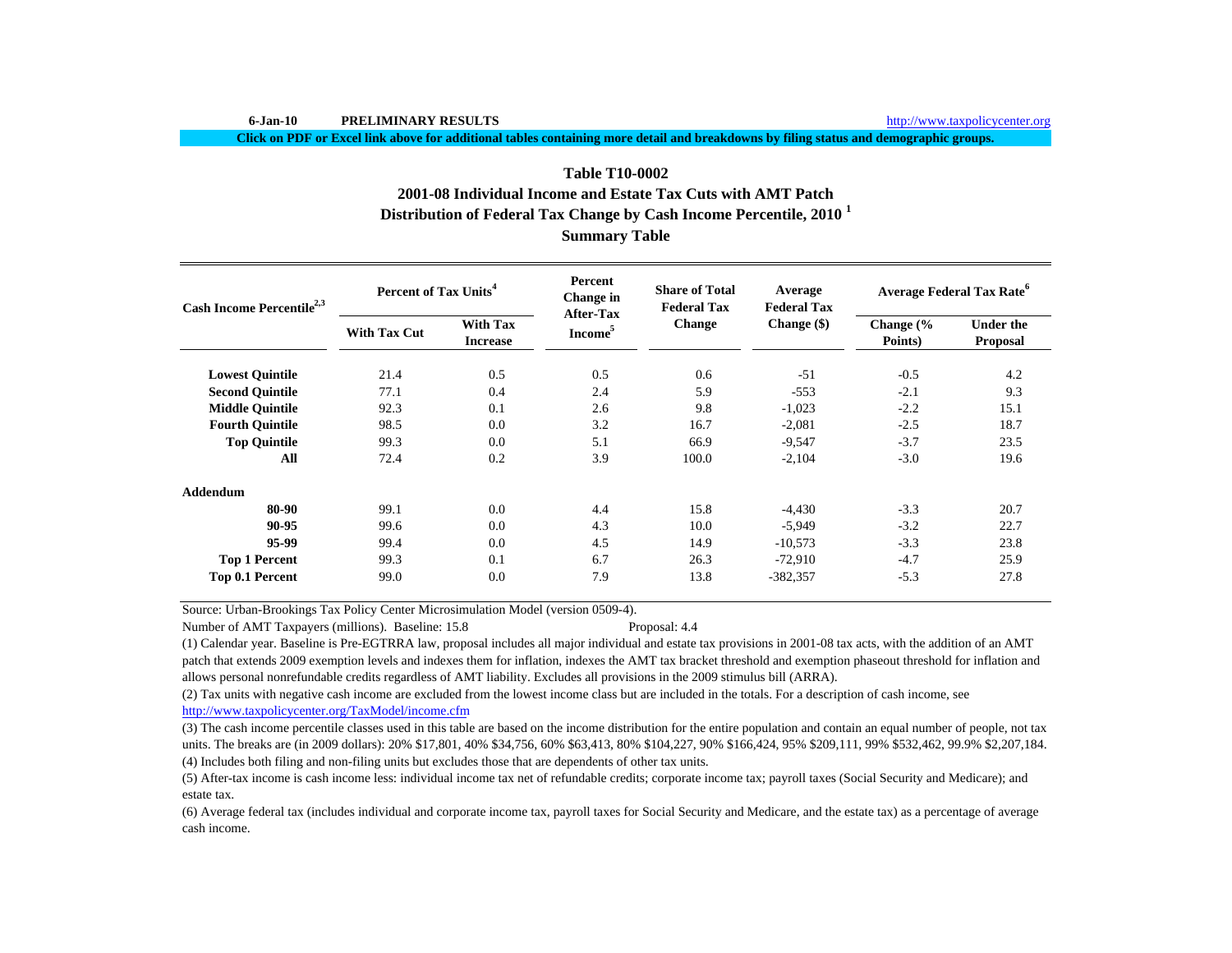### **Distribution of Federal Tax Change by Cash Income Percentile, 2010 <sup>1</sup> Detail TableTable T10-00022001-08 Individual Income and Estate Tax Cuts with AMT Patch**

| Cash Income Percentile <sup>2,3</sup> | Percent of Tax Units <sup>4</sup> |                                    | <b>Percent Change</b><br>in After-Tax | <b>Share of Total</b><br><b>Federal Tax</b> | <b>Average Federal Tax Change</b> |         | <b>Share of Federal Taxes</b> |                       | <b>Average Federal Tax Rate<sup>6</sup></b> |                       |
|---------------------------------------|-----------------------------------|------------------------------------|---------------------------------------|---------------------------------------------|-----------------------------------|---------|-------------------------------|-----------------------|---------------------------------------------|-----------------------|
|                                       | <b>With Tax Cut</b>               | <b>With Tax</b><br><b>Increase</b> | Income <sup>3</sup>                   | <b>Change</b>                               | <b>Dollars</b>                    | Percent | Change (%<br>Points)          | Under the<br>Proposal | Change (%<br>Points)                        | Under the<br>Proposal |
| <b>Lowest Quintile</b>                | 21.4                              | 0.5                                | 0.5                                   | 0.6                                         | $-51$                             | $-10.5$ | 0.0                           | 0.8                   | $-0.5$                                      | 4.2                   |
| <b>Second Quintile</b>                | 77.1                              | 0.4                                | 2.4                                   | 5.9                                         | $-553$                            | $-18.7$ | $-0.3$                        | 4.0                   | $-2.1$                                      | 9.3                   |
| <b>Middle Quintile</b>                | 92.3                              | 0.1                                | 2.6                                   | 9.8                                         | $-1,023$                          | $-12.4$ | 0.1                           | 10.7                  | $-2.2$                                      | 15.1                  |
| <b>Fourth Quintile</b>                | 98.5                              | 0.0                                | 3.2                                   | 16.7                                        | $-2,081$                          | $-11.9$ | 0.3                           | 19.1                  | $-2.5$                                      | 18.7                  |
| <b>Top Quintile</b>                   | 99.3                              | 0.0                                | 5.1                                   | 66.9                                        | $-9,547$                          | $-13.7$ | $-0.2$                        | 65.3                  | $-3.7$                                      | 23.5                  |
| All                                   | 72.4                              | 0.2                                | 3.9                                   | 100.0                                       | $-2,104$                          | $-13.4$ | 0.0                           | 100.0                 | $-3.0$                                      | 19.6                  |
| Addendum                              |                                   |                                    |                                       |                                             |                                   |         |                               |                       |                                             |                       |
| 80-90                                 | 99.1                              | 0.0                                | 4.4                                   | 15.8                                        | $-4,430$                          | $-13.9$ | $-0.1$                        | 15.1                  | $-3.3$                                      | 20.7                  |
| 90-95                                 | 99.6                              | 0.0                                | 4.3                                   | 10.0                                        | $-5,949$                          | $-12.2$ | 0.2                           | 11.1                  | $-3.2$                                      | 22.7                  |
| 95-99                                 | 99.4                              | 0.0                                | 4.5                                   | 14.9                                        | $-10,573$                         | $-12.2$ | 0.2                           | 16.6                  | $-3.3$                                      | 23.8                  |
| <b>Top 1 Percent</b>                  | 99.3                              | 0.1                                | 6.7                                   | 26.3                                        | $-72,910$                         | $-15.3$ | $-0.5$                        | 22.5                  | $-4.7$                                      | 25.9                  |
| Top 0.1 Percent                       | 99.0                              | 0.0                                | 7.9                                   | 13.8                                        | $-382,357$                        | $-16.0$ | $-0.4$                        | 11.2                  | $-5.3$                                      | 27.8                  |

#### **Baseline Distribution of Income and Federal Taxes by Cash Income Percentile, 2010 <sup>1</sup>**

| Cash Income Percentile <sup>2,3</sup> |                              | Tax Units <sup>4</sup> |                            | Average<br><b>Federal Tax</b> | <b>Average After-</b>                | Average<br><b>Federal Tax</b> | <b>Share of Pre-</b><br><b>Tax Income</b> | <b>Share of Post-</b><br><b>Tax Income</b> | Share of<br><b>Federal Taxes</b> |
|---------------------------------------|------------------------------|------------------------|----------------------------|-------------------------------|--------------------------------------|-------------------------------|-------------------------------------------|--------------------------------------------|----------------------------------|
|                                       | <b>Number</b><br>(thousands) | Percent of<br>Total    | <b>Income</b><br>(Dollars) | <b>Burden</b><br>(Dollars)    | Tax Income <sup>5</sup><br>(Dollars) | Rate <sup>6</sup>             | Percent of<br><b>Total</b>                | Percent of<br>Total                        | Percent of<br>Total              |
| <b>Lowest Quintile</b>                | 37.187                       | 24.2                   | 10.410                     | 484                           | 9.926                                | 4.7                           | 3.6                                       | 4.5                                        | 0.7                              |
| <b>Second Quintile</b>                | 34,258                       | 22.3                   | 25,965                     | 2,967                         | 22.998                               | 11.4                          | 8.3                                       | 9.5                                        | 4.2                              |
| <b>Middle Quintile</b>                | 31,069                       | 20.2                   | 47,675                     | 8,234                         | 39,441                               | 17.3                          | 13.8                                      | 14.8                                       | 10.6                             |
| <b>Fourth Quintile</b>                | 25,876                       | 16.9                   | 82,850                     | 17,557                        | 65,293                               | 21.2                          | 20.0                                      | 20.4                                       | 18.8                             |
| <b>Top Quintile</b>                   | 22,637                       | 14.8                   | 257,308                    | 69,879                        | 187.428                              | 27.2                          | 54.4                                      | 51.2                                       | 65.5                             |
| All                                   | 153.472                      | 100.0                  | 69,715                     | 15,733                        | 53,982                               | 22.6                          | 100.0                                     | 100.0                                      | 100.0                            |
| Addendum                              |                              |                        |                            |                               |                                      |                               |                                           |                                            |                                  |
| 80-90                                 | 11.487                       | 7.5                    | 132,754                    | 31,871                        | 100.882                              | 24.0                          | 14.3                                      | 14.0                                       | 15.2                             |
| 90-95                                 | 5.443                        | 3.6                    | 188,238                    | 48,740                        | 139.499                              | 25.9                          | 9.6                                       | 9.2                                        | 11.0                             |
| 95-99                                 | 4.545                        | 3.0                    | 321,162                    | 86,874                        | 234,289                              | 27.1                          | 13.6                                      | 12.9                                       | 16.4                             |
| <b>Top 1 Percent</b>                  | 1,163                        | 0.8                    | 1,560,914                  | 477,707                       | 1,083,207                            | 30.6                          | 17.0                                      | 15.2                                       | 23.0                             |
| Top 0.1 Percent                       | 117                          | 0.1                    | 7,239,490                  | 2,391,148                     | 4,848,343                            | 33.0                          | 7.9                                       | 6.8                                        | 11.5                             |

Source: Urban-Brookings Tax Policy Center Microsimulation Model (version 0509-4).

Number of AMT Taxpayers (millions). Baseline: 15.8

(2) Tax units with negative cash income are excluded from the lowest income class but are included in the totals. For a description of cash income, see (1) Calendar year. Baseline is Pre-EGTRRA law, proposal includes all major individual and estate tax provisions in 2001-08 tax acts, with the addition of an AMT patch that extends 2009 exemption levels and indexes them for inflation, indexes the AMT tax bracket threshold and exemption phaseout threshold for inflation and allows personal nonrefundable credits regardless of AMT liability. Excludes all provisions in the 2009 stimulus bill (ARRA).

http://www.taxpolicycenter.org/TaxModel/income.cfm

(3) The cash income percentile classes used in this table are based on the income distribution for the entire population and contain an equal number of people, not tax units. The breaks are (in 2009 dollars): 20% \$17,801, \$34,756, 60% \$63,413, 80% \$104,227, 90% \$166,424, 95% \$209,111, 99% \$532,462, 99.9% \$2,207,184.

(4) Includes both filing and non-filing units but excludes those that are dependents of other tax units.

(5) After-tax income is cash income less: individual income tax net of refundable credits; corporate income tax; payroll taxes (Social Security and Medicare); and estate tax.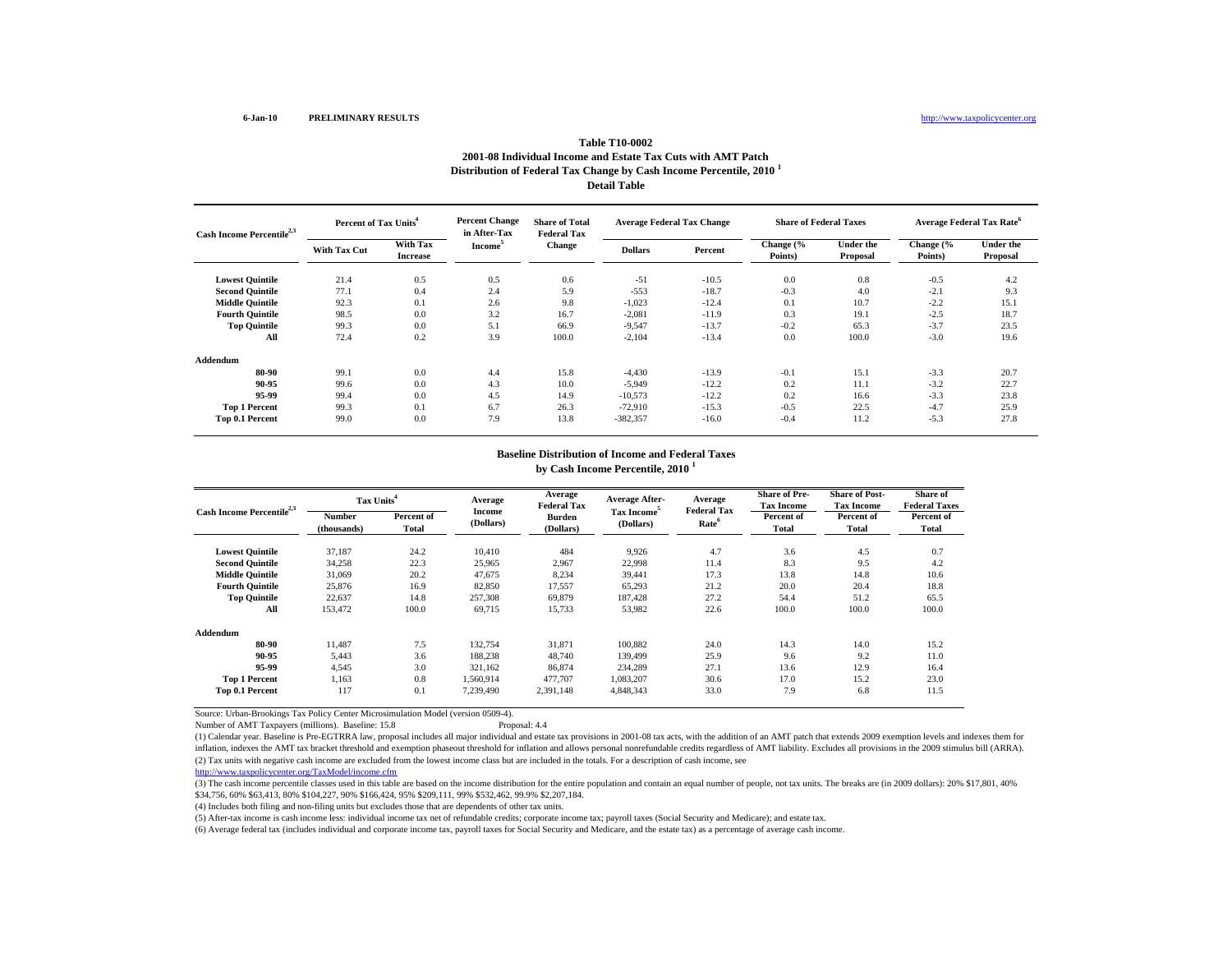#### **Distribution of Federal Tax Change by Cash Income Percentile Adjusted for Family Size, 2010 1 Detail TableTable T10-00022001-08 Individual Income and Estate Tax Cuts with AMT Patch**

| Cash Income Percentile <sup>2,3</sup> | Percent of Tax Units <sup>4</sup> |                                    | <b>Percent Change</b><br>in After-Tax | <b>Share of Total</b><br><b>Federal Tax</b> | <b>Average Federal Tax Change</b> |         | <b>Share of Federal Taxes</b> |                              | Average Federal Tax Rate <sup>6</sup> |                              |
|---------------------------------------|-----------------------------------|------------------------------------|---------------------------------------|---------------------------------------------|-----------------------------------|---------|-------------------------------|------------------------------|---------------------------------------|------------------------------|
|                                       | With Tax Cut                      | <b>With Tax</b><br><b>Increase</b> | Income <sup>5</sup>                   | <b>Change</b>                               | <b>Dollars</b>                    | Percent | Change (%<br>Points)          | <b>Under the</b><br>Proposal | Change (%<br>Points)                  | <b>Under the</b><br>Proposal |
| <b>Lowest Quintile</b>                | 17.1                              | 0.5                                | 1.0                                   | 0.9                                         | $-92$                             | $-70.8$ | $-0.1$                        | 0.1                          | $-0.9$                                | 0.4                          |
| <b>Second Quintile</b>                | 69.5                              | 0.5                                | 2.8                                   | 5.8                                         | $-591$                            | $-25.4$ | $-0.4$                        | 2.7                          | $-2.5$                                | 7.4                          |
| <b>Middle Quintile</b>                | 86.8                              | 0.1                                | 2.8                                   | 9.2                                         | $-976$                            | $-14.0$ | $-0.1$                        | 8.8                          | $-2.3$                                | 14.1                         |
| <b>Fourth Quintile</b>                | 98.0                              | 0.0                                | 3.1                                   | 15.9                                        | $-1,764$                          | $-12.1$ | 0.3                           | 17.9                         | $-2.5$                                | 17.8                         |
| <b>Top Quintile</b>                   | 98.9                              | 0.0                                | 4.8                                   | 68.0                                        | $-7,617$                          | $-13.0$ | 0.3                           | 70.5                         | $-3.5$                                | 23.5                         |
| All                                   | 72.4                              | 0.2                                | 3.9                                   | 100.0                                       | $-2,104$                          | $-13.4$ | 0.0                           | 100.0                        | $-3.0$                                | 19.6                         |
| Addendum                              |                                   |                                    |                                       |                                             |                                   |         |                               |                              |                                       |                              |
| 80-90                                 | 98.7                              | 0.0                                | 3.6                                   | 13.9                                        | $-3,089$                          | $-11.5$ | 0.4                           | 16.5                         | $-2.8$                                | 21.3                         |
| 90-95                                 | 99.0                              | 0.0                                | 4.0                                   | 10.7                                        | $-4,808$                          | $-11.8$ | 0.2                           | 12.4                         | $-3.0$                                | 22.4                         |
| 95-99                                 | 99.1                              | 0.0                                | 4.3                                   | 15.6                                        | $-8,730$                          | $-11.8$ | 0.3                           | 18.1                         | $-3.2$                                | 23.7                         |
| <b>Top 1 Percent</b>                  | 99.0                              | 0.1                                | 6.8                                   | 27.9                                        | $-63,826$                         | $-15.5$ | $-0.6$                        | 23.5                         | $-4.7$                                | 25.8                         |
| Top 0.1 Percent                       | 98.9                              | 0.1                                | 8.0                                   | 14.6                                        | $-339,574$                        | $-16.3$ | $-0.4$                        | 11.6                         | $-5.4$                                | 27.6                         |

### **Baseline Distribution of Income and Federal Taxes**

**by Cash Income Percentile Adjusted for Family Size, 2010 <sup>1</sup>**

| Cash Income Percentile <sup>2,3</sup> | Tax Units <sup>4</sup> |                     | Average             | Average<br><b>Federal Tax</b> | <b>Average After-</b>   | Average<br><b>Federal Tax</b> | <b>Share of Pre-</b><br><b>Tax Income</b> | <b>Share of Post-</b><br><b>Tax Income</b> | Share of<br><b>Federal Taxes</b> |
|---------------------------------------|------------------------|---------------------|---------------------|-------------------------------|-------------------------|-------------------------------|-------------------------------------------|--------------------------------------------|----------------------------------|
|                                       | Number<br>(thousands)  | Percent of<br>Total | Income<br>(Dollars) | Burden<br>(Dollars)           | Tax Income<br>(Dollars) | Rate <sup>6</sup>             | Percent of<br><b>Total</b>                | Percent of<br>Total                        | Percent of<br>Total              |
| <b>Lowest Quintile</b>                | 30,566                 | 19.9                | 9,795               | 130                           | 9,665                   | 1.3                           | 2.8                                       | 3.6                                        | 0.2                              |
| <b>Second Quintile</b>                | 31,898                 | 20.8                | 23,503              | 2,333                         | 21,169                  | 9.9                           | 7.0                                       | 8.2                                        | 3.1                              |
| <b>Middle Quintile</b>                | 30,561                 | 19.9                | 42,386              | 6,964                         | 35,422                  | 16.4                          | 12.1                                      | 13.1                                       | 8.8                              |
| <b>Fourth Quintile</b>                | 29,161                 | 19.0                | 72,129              | 14,610                        | 57,519                  | 20.3                          | 19.7                                      | 20.3                                       | 17.7                             |
| <b>Top Quintile</b>                   | 28,841                 | 18.8                | 217.694             | 58,748                        | 158,946                 | 27.0                          | 58.7                                      | 55.3                                       | 70.2                             |
| All                                   | 153,472                | 100.0               | 69,715              | 15,733                        | 53,982                  | 22.6                          | 100.0                                     | 100.0                                      | 100.0                            |
| Addendum                              |                        |                     |                     |                               |                         |                               |                                           |                                            |                                  |
| 80-90                                 | 14.484                 | 9.4                 | 111,861             | 26,964                        | 84,897                  | 24.1                          | 15.1                                      | 14.8                                       | 16.2                             |
| 90-95                                 | 7.180                  | 4.7                 | 161,152             | 40.905                        | 120.247                 | 25.4                          | 10.8                                      | 10.4                                       | 12.2                             |
| 95-99                                 | 5,765                  | 3.8                 | 276,060             | 74,202                        | 201,858                 | 26.9                          | 14.9                                      | 14.1                                       | 17.7                             |
| <b>Top 1 Percent</b>                  | 1.411                  | 0.9                 | 1,353,035           | 412,585                       | 940,450                 | 30.5                          | 17.9                                      | 16.0                                       | 24.1                             |
| Top 0.1 Percent                       | 139                    | 0.1                 | 6,315,898           | 2,080,618                     | 4,235,280               | 32.9                          | 8.2                                       | 7.1                                        | 12.0                             |

Source: Urban-Brookings Tax Policy Center Microsimulation Model (version 0509-4).

Number of AMT Taxpayers (millions). Baseline: 15.8 Proposal: 4.4

(2) Tax units with negative cash income are excluded from the lowest income class but are included in the totals. For a description of cash income, see (1) Calendar year. Baseline is Pre-EGTRRA law, proposal includes all major individual and estate tax provisions in 2001-08 tax acts, with the addition of an AMT patch that extends 2009 exemption levels and indexes them for inflation, indexes the AMT tax bracket threshold and exemption phaseout threshold for inflation and allows personal nonrefundable credits regardless of AMT liability. Excludes all provisions in the 2009 stimulus bill (ARRA).

http://www.taxpolicycenter.org/TaxModel/income.cfm

(3) The cash income percentile classes used in this table are based on the income distribution for the entire population and contain an equal number of people, not tax units. The incomes used are adjusted for family size b by the square root of the number of people in the tax unit. The resulting percentile breaks are (in 2009 dollars): 20% \$12,047, 40% \$22,949, 60% \$39,314, 80% \$65,826, 90% \$95,193, 95% \$132,881, 99% \$336,285, 99.9% \$1,353,961.

(4) Includes both filing and non-filing units but excludes those that are dependents of other tax units.

(5) After-tax income is cash income less: individual income tax net of refundable credits; corporate income tax; payroll taxes (Social Security and Medicare); and estate tax.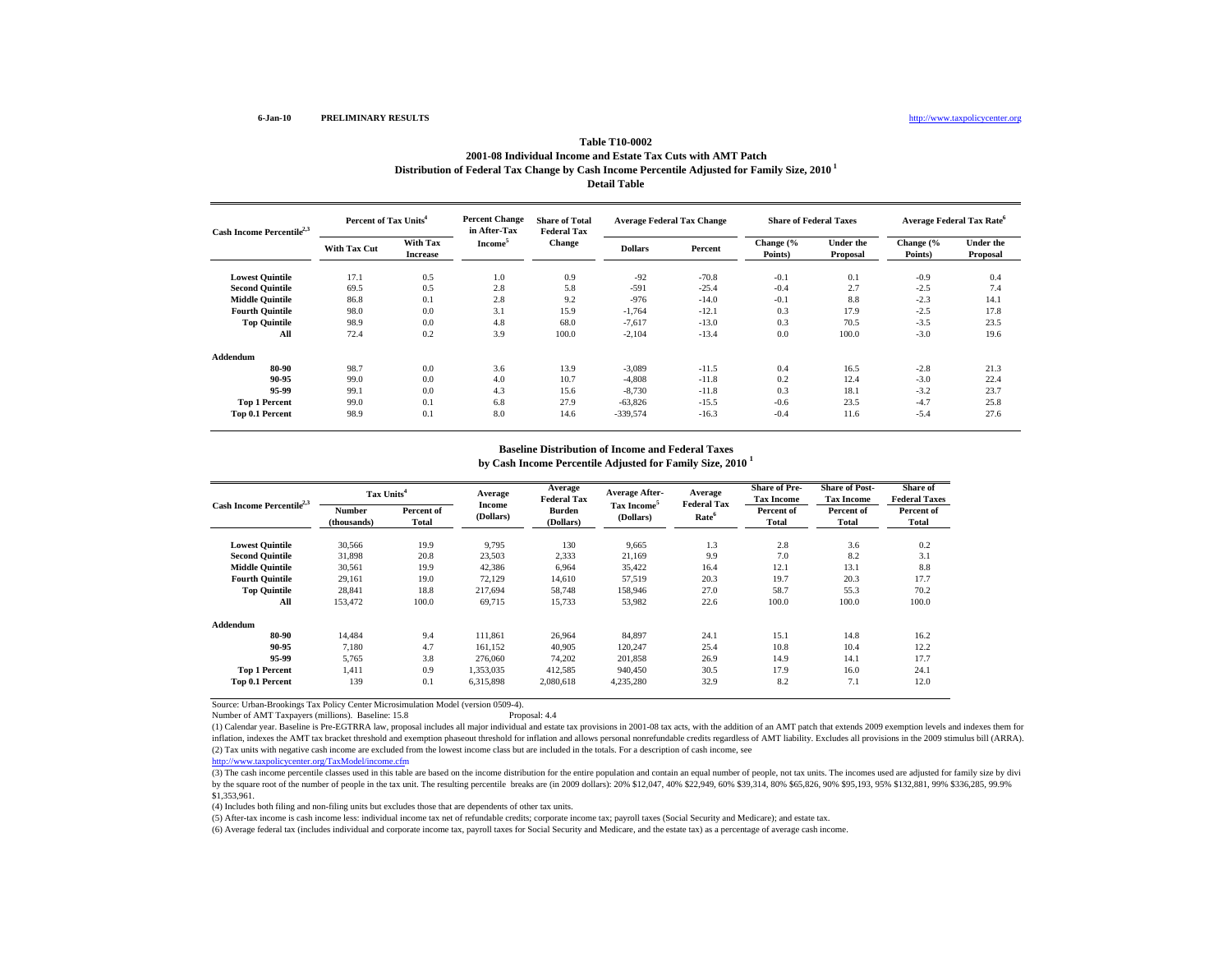### **Distribution of Federal Tax Change by Cash Income Percentile Adjusted for Family Size, 2010 1 Detail Table - Single Tax Units Table T10-00022001-08 Individual Income and Estate Tax Cuts with AMT Patch**

| Cash Income Percentile <sup>2,3</sup> | Percent of Tax Units <sup>4</sup> |                                    | <b>Percent Change</b><br>in After-Tax | <b>Share of Total</b><br><b>Federal Tax</b> | <b>Average Federal Tax Change</b> |         | <b>Share of Federal Taxes</b> |                       | Average Federal Tax Rate <sup>6</sup> |                              |
|---------------------------------------|-----------------------------------|------------------------------------|---------------------------------------|---------------------------------------------|-----------------------------------|---------|-------------------------------|-----------------------|---------------------------------------|------------------------------|
|                                       | <b>With Tax Cut</b>               | <b>With Tax</b><br><b>Increase</b> | Income <sup>3</sup>                   | Change                                      | <b>Dollars</b>                    | Percent | Change (%<br>Points)          | Under the<br>Proposal | Change (%<br>Points)                  | <b>Under the</b><br>Proposal |
| <b>Lowest Quintile</b>                | 9.9                               | 0.5                                | 0.2                                   | 0.3                                         | $-15$                             | $-2.8$  | 0.2                           | 1.6                   | $-0.2$                                | 6.8                          |
| <b>Second Quintile</b>                | 58.6                              | 0.5                                | 1.4                                   | 4.8                                         | $-218$                            | $-10.8$ | 0.1                           | 5.5                   | $-1.2$                                | 10.1                         |
| <b>Middle Quintile</b>                | 86.4                              | 0.1                                | 1.9                                   | 9.3                                         | $-477$                            | $-8.6$  | 0.5                           | 13.5                  | $-1.5$                                | 16.1                         |
| <b>Fourth Quintile</b>                | 97.5                              | 0.0                                | 2.0                                   | 12.1                                        | $-799$                            | $-7.4$  | 1.1                           | 21.0                  | $-1.6$                                | 19.6                         |
| <b>Top Quintile</b>                   | 98.1                              | 0.0                                | 5.6                                   | 73.3                                        | $-5,604$                          | $-14.8$ | $-1.8$                        | 58.3                  | $-4.0$                                | 23.3                         |
| All                                   | 62.8                              | 0.3                                | 3.4                                   | 100.0                                       | $-1,053$                          | $-12.1$ | 0.0                           | 100.0                 | $-2.7$                                | 19.3                         |
| Addendum                              |                                   |                                    |                                       |                                             |                                   |         |                               |                       |                                       |                              |
| 80-90                                 | 98.1                              | 0.0                                | 2.8                                   | 12.2                                        | $-1,651$                          | $-8.4$  | 0.8                           | 18.4                  | $-2.1$                                | 22.8                         |
| 90-95                                 | 97.9                              | 0.0                                | 3.8                                   | 8.7                                         | $-3,179$                          | $-11.2$ | 0.1                           | 9.5                   | $-2.9$                                | 22.7                         |
| 95-99                                 | 98.2                              | 0.0                                | 5.4                                   | 18.0                                        | $-7,504$                          | $-14.9$ | $-0.5$                        | 14.2                  | $-3.9$                                | 22.6                         |
| <b>Top 1 Percent</b>                  | 99.4                              | 0.0                                | 10.8                                  | 34.4                                        | $-64,367$                         | $-22.6$ | $-2.2$                        | 16.2                  | $-7.3$                                | 25.0                         |
| Top 0.1 Percent                       | 99.1                              | 0.0                                | 13.0                                  | 16.4                                        | $-343,021$                        | $-23.6$ | $-1.1$                        | 7.3                   | $-8.4$                                | 27.2                         |

#### **by Cash Income Percentile Adjusted for Family Size, 2010 1 Baseline Distribution of Income and Federal Taxes**

| Cash Income Percentile <sup>2,3</sup> | Tax Units <sup>4</sup>       |                     | Average             | Average<br><b>Federal Tax</b> | Average After-                       | Average<br><b>Federal Tax</b> | <b>Share of Pre-</b><br><b>Tax Income</b> | <b>Share of Post-</b><br><b>Tax Income</b> | Share of<br><b>Federal Taxes</b> |
|---------------------------------------|------------------------------|---------------------|---------------------|-------------------------------|--------------------------------------|-------------------------------|-------------------------------------------|--------------------------------------------|----------------------------------|
|                                       | <b>Number</b><br>(thousands) | Percent of<br>Total | Income<br>(Dollars) | <b>Burden</b><br>(Dollars)    | Tax Income <sup>5</sup><br>(Dollars) | Rate <sup>6</sup>             | Percent of<br><b>Total</b>                | Percent of<br><b>Total</b>                 | Percent of<br><b>Total</b>       |
| <b>Lowest Quintile</b>                | 16,343                       | 24.4                | 7,573               | 529                           | 7,044                                | 7.0                           | 4.7                                       | 5.6                                        | 1.5                              |
| <b>Second Quintile</b>                | 15,522                       | 23.1                | 17,976              | 2,027                         | 15,949                               | 11.3                          | 10.5                                      | 12.0                                       | 5.4                              |
| <b>Middle Ouintile</b>                | 13,718                       | 20.5                | 31,318              | 5,527                         | 25,791                               | 17.7                          | 16.2                                      | 17.1                                       | 13.0                             |
| <b>Fourth Ouintile</b>                | 10.722                       | 16.0                | 51,127              | 10,836                        | 40,291                               | 21.2                          | 20.6                                      | 20.8                                       | 19.9                             |
| <b>Top Quintile</b>                   | 9,238                        | 13.8                | 139,017             | 37.988                        | 101,029                              | 27.3                          | 48.4                                      | 45.0                                       | 60.1                             |
| All                                   | 67.097                       | 100.0               | 39,588              | 8,701                         | 30,887                               | 22.0                          | 100.0                                     | 100.0                                      | 100.0                            |
| Addendum                              |                              |                     |                     |                               |                                      |                               |                                           |                                            |                                  |
| 80-90                                 | 5,229                        | 7.8                 | 79,308              | 19,724                        | 59,584                               | 24.9                          | 15.6                                      | 15.0                                       | 17.7                             |
| 90-95                                 | 1.939                        | 2.9                 | 111.081             | 28,343                        | 82,738                               | 25.5                          | 8.1                                       | 7.7                                        | 9.4                              |
| 95-99                                 | 1,694                        | 2.5                 | 190,375             | 50,545                        | 139,830                              | 26.6                          | 12.1                                      | 11.4                                       | 14.7                             |
| <b>Top 1 Percent</b>                  | 377                          | 0.6                 | 880,096             | 284,489                       | 595,608                              | 32.3                          | 12.5                                      | 10.8                                       | 18.4                             |
| Top 0.1 Percent                       | 34                           | 0.1                 | 4,088,122           | 1,453,586                     | 2,634,536                            | 35.6                          | 5.2                                       | 4.3                                        | 8.4                              |

Source: Urban-Brookings Tax Policy Center Microsimulation Model (version 0509-4).

(2) Tax units with negative cash income are excluded from the lowest income class but are included in the totals. For a description of cash income, see (1) Calendar year. Baseline is Pre-EGTRRA law, proposal includes all major individual and estate tax provisions in 2001-08 tax acts, with the addition of an AMT patch that extends 2009 exemption levels and indexes them for inflation, indexes the AMT tax bracket threshold and exemption phaseout threshold for inflation and allows personal nonrefundable credits regardless of AMT liability. Excludes all provisions in the 2009 stimulus bill (ARRA).

http://www.taxpolicycenter.org/TaxModel/income.cfm

(3) The cash income percentile classes used in this table are based on the income distribution for the entire population and contain an equal number of people, not tax units. The incomes used are adjusted for family size b dividing by the square root of the number of people in the tax unit. The resulting percentile breaks are (in 2009 dollars): 20% \$12,047, 40% \$22,949, 60% \$39,314, 80% \$65,826, 90% \$95,193, 95% \$132,881, 99% \$336,285, 99.9% \$1,353,961.

(4) Includes both filing and non-filing units but excludes those that are dependents of other tax units.

(5) After-tax income is cash income less: individual income tax net of refundable credits; corporate income tax; payroll taxes (Social Security and Medicare); and estate tax.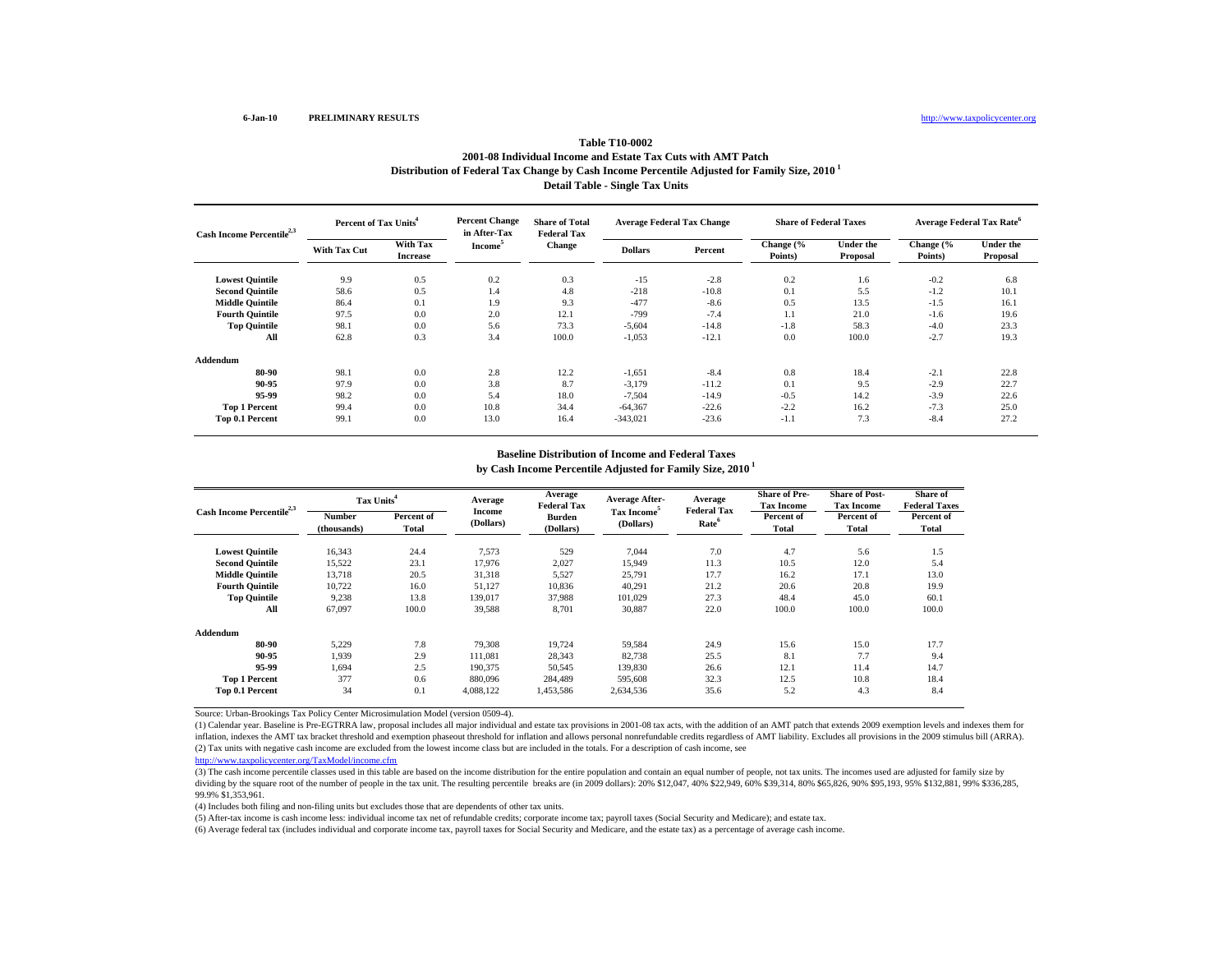### **Distribution of Federal Tax Change by Cash Income Percentile Adjusted for Family Size, 2010 1 Detail Table - Married Tax Units Filing Jointly Table T10-00022001-08 Individual Income and Estate Tax Cuts with AMT Patch**

| Cash Income Percentile <sup>2,3</sup> | Percent of Tax Units <sup>4</sup> |                                    | <b>Percent Change</b><br>in After-Tax | <b>Share of Total</b><br><b>Federal Tax</b> | <b>Average Federal Tax Change</b> |         | <b>Share of Federal Taxes</b> |                              | Average Federal Tax Rate <sup>6</sup> |                       |
|---------------------------------------|-----------------------------------|------------------------------------|---------------------------------------|---------------------------------------------|-----------------------------------|---------|-------------------------------|------------------------------|---------------------------------------|-----------------------|
|                                       | <b>With Tax Cut</b>               | <b>With Tax</b><br><b>Increase</b> | <b>Income</b>                         | <b>Change</b>                               | <b>Dollars</b>                    | Percent | Change (%<br>Points)          | <b>Under the</b><br>Proposal | Change (%<br>Points)                  | Under the<br>Proposal |
| <b>Lowest Quintile</b>                | 26.6                              | 0.9                                | 2.0                                   | 0.7                                         | $-249$                            | $-96.1$ | $-0.1$                        | 0.0                          | $-1.9$                                | 0.1                   |
| <b>Second Quintile</b>                | 71.0                              | 0.5                                | 3.6                                   | 3.8                                         | $-977$                            | $-32.5$ | $-0.3$                        | 1.2                          | $-3.3$                                | 6.8                   |
| <b>Middle Quintile</b>                | 82.8                              | 0.2                                | 3.2                                   | 7.5                                         | $-1,482$                          | $-17.7$ | $-0.3$                        | 5.5                          | $-2.7$                                | 12.6                  |
| <b>Fourth Quintile</b>                | 98.3                              | 0.1                                | 3.5                                   | 16.8                                        | $-2,477$                          | $-14.4$ | $-0.2$                        | 15.7                         | $-2.8$                                | 16.8                  |
| <b>Top Quintile</b>                   | 99.3                              | 0.0                                | 4.6                                   | 71.2                                        | $-8,834$                          | $-12.6$ | 0.9                           | 77.5                         | $-3.4$                                | 23.5                  |
| All                                   | 83.2                              | 0.2                                | 4.2                                   | 100.0                                       | $-3,721$                          | $-13.6$ | 0.0                           | 100.0                        | $-3.2$                                | 20.5                  |
| Addendum                              |                                   |                                    |                                       |                                             |                                   |         |                               |                              |                                       |                       |
| 80-90                                 | 99.2                              | 0.0                                | 4.0                                   | 15.2                                        | $-4,121$                          | $-12.9$ | 0.1                           | 16.2                         | $-3.1$                                | 20.8                  |
| 90-95                                 | 99.5                              | 0.0                                | 4.1                                   | 12.3                                        | $-5,540$                          | $-12.0$ | 0.3                           | 14.1                         | $-3.1$                                | 22.3                  |
| 95-99                                 | 99.5                              | 0.0                                | 4.1                                   | 16.2                                        | $-9.462$                          | $-11.1$ | 0.6                           | 20.5                         | $-3.0$                                | 24.1                  |
| <b>Top 1 Percent</b>                  | 98.9                              | 0.0                                | 6.0                                   | 27.5                                        | $-63,040$                         | $-13.9$ | $-0.1$                        | 26.8                         | $-4.2$                                | 25.9                  |
| Top 0.1 Percent                       | 98.9                              | 0.0                                | 7.2                                   | 14.5                                        | $-336,001$                        | $-14.9$ | $-0.2$                        | 13.0                         | $-4.8$                                | 27.6                  |

#### **by Cash Income Percentile Adjusted for Family Size, 2010 1 Baseline Distribution of Income and Federal Taxes**

| Cash Income Percentile <sup>2,3</sup> | Tax Units <sup>4</sup>       |                     | Average                    | Average<br><b>Federal Tax</b> | <b>Average After-</b>                | Average<br><b>Federal Tax</b> | <b>Share of Pre-</b><br><b>Tax Income</b> | <b>Share of Post-</b><br><b>Tax Income</b> | Share of<br><b>Federal Taxes</b> |
|---------------------------------------|------------------------------|---------------------|----------------------------|-------------------------------|--------------------------------------|-------------------------------|-------------------------------------------|--------------------------------------------|----------------------------------|
|                                       | <b>Number</b><br>(thousands) | Percent of<br>Total | <b>Income</b><br>(Dollars) | <b>Burden</b><br>(Dollars)    | Tax Income <sup>5</sup><br>(Dollars) | Rate <sup>6</sup>             | Percent of<br><b>Total</b>                | Percent of<br>Total                        | Percent of<br>Total              |
| <b>Lowest Quintile</b>                | 6,298                        | 10.5                | 12,904                     | 259                           | 12,645                               | 2.0                           | 1.2                                       | 1.5                                        | 0.1                              |
| <b>Second Ouintile</b>                | 8,603                        | 14.3                | 30,028                     | 3.011                         | 27.017                               | 10.0                          | 3.7                                       | 4.4                                        | 1.6                              |
| <b>Middle Ouintile</b>                | 11,285                       | 18.8                | 54,754                     | 8,380                         | 46,374                               | 15.3                          | 8.9                                       | 9.8                                        | 5.7                              |
| <b>Fourth Ouintile</b>                | 15,152                       | 25.2                | 87,591                     | 17,196                        | 70,395                               | 19.6                          | 19.1                                      | 20.1                                       | 15.8                             |
| <b>Top Quintile</b>                   | 18,029                       | 30.0                | 260,413                    | 70,068                        | 190,345                              | 26.9                          | 67.4                                      | 64.6                                       | 76.7                             |
| All                                   | 60.097                       | 100.0               | 115,873                    | 27,419                        | 88,454                               | 23.7                          | 100.0                                     | 100.0                                      | 100.0                            |
| Addendum                              |                              |                     |                            |                               |                                      |                               |                                           |                                            |                                  |
| 80-90                                 | 8,271                        | 13.8                | 134,243                    | 31,984                        | 102,259                              | 23.8                          | 15.9                                      | 15.9                                       | 16.1                             |
| 90-95                                 | 4,951                        | 8.2                 | 181,773                    | 46,054                        | 135,719                              | 25.3                          | 12.9                                      | 12.6                                       | 13.8                             |
| 95-99                                 | 3,831                        | 6.4                 | 316,063                    | 85,558                        | 230,505                              | 27.1                          | 17.4                                      | 16.6                                       | 19.9                             |
| <b>Top 1 Percent</b>                  | 976                          | 1.6                 | 1,510,550                  | 453.954                       | 1,056,596                            | 30.1                          | 21.2                                      | 19.4                                       | 26.9                             |
| Top 0.1 Percent                       | 97                           | 0.2                 | 6,947,932                  | 2,254,930                     | 4,693,002                            | 32.5                          | 9.7                                       | 8.5                                        | 13.2                             |

Source: Urban-Brookings Tax Policy Center Microsimulation Model (version 0509-4).

(2) Tax units with negative cash income are excluded from the lowest income class but are included in the totals. For a description of cash income, see (1) Calendar year. Baseline is Pre-EGTRRA law, proposal includes all major individual and estate tax provisions in 2001-08 tax acts, with the addition of an AMT patch that extends 2009 exemption levels and indexes them for inflation, indexes the AMT tax bracket threshold and exemption phaseout threshold for inflation and allows personal nonrefundable credits regardless of AMT liability. Excludes all provisions in the 2009 stimulus bill (ARRA).

http://www.taxpolicycenter.org/TaxModel/income.cfm

(3) The cash income percentile classes used in this table are based on the income distribution for the entire population and contain an equal number of people, not tax units. The incomes used are adjusted for family size b dividing by the square root of the number of people in the tax unit. The resulting percentile breaks are (in 2009 dollars): 20% \$12,047, 40% \$22,949, 60% \$39,314, 80% \$65,826, 90% \$95,193, 95% \$132,881, 99% \$336,285, 90% \$ 99.9% \$1,353,961.

(4) Includes both filing and non-filing units but excludes those that are dependents of other tax units.

(5) After-tax income is cash income less: individual income tax net of refundable credits; corporate income tax; payroll taxes (Social Security and Medicare); and estate tax.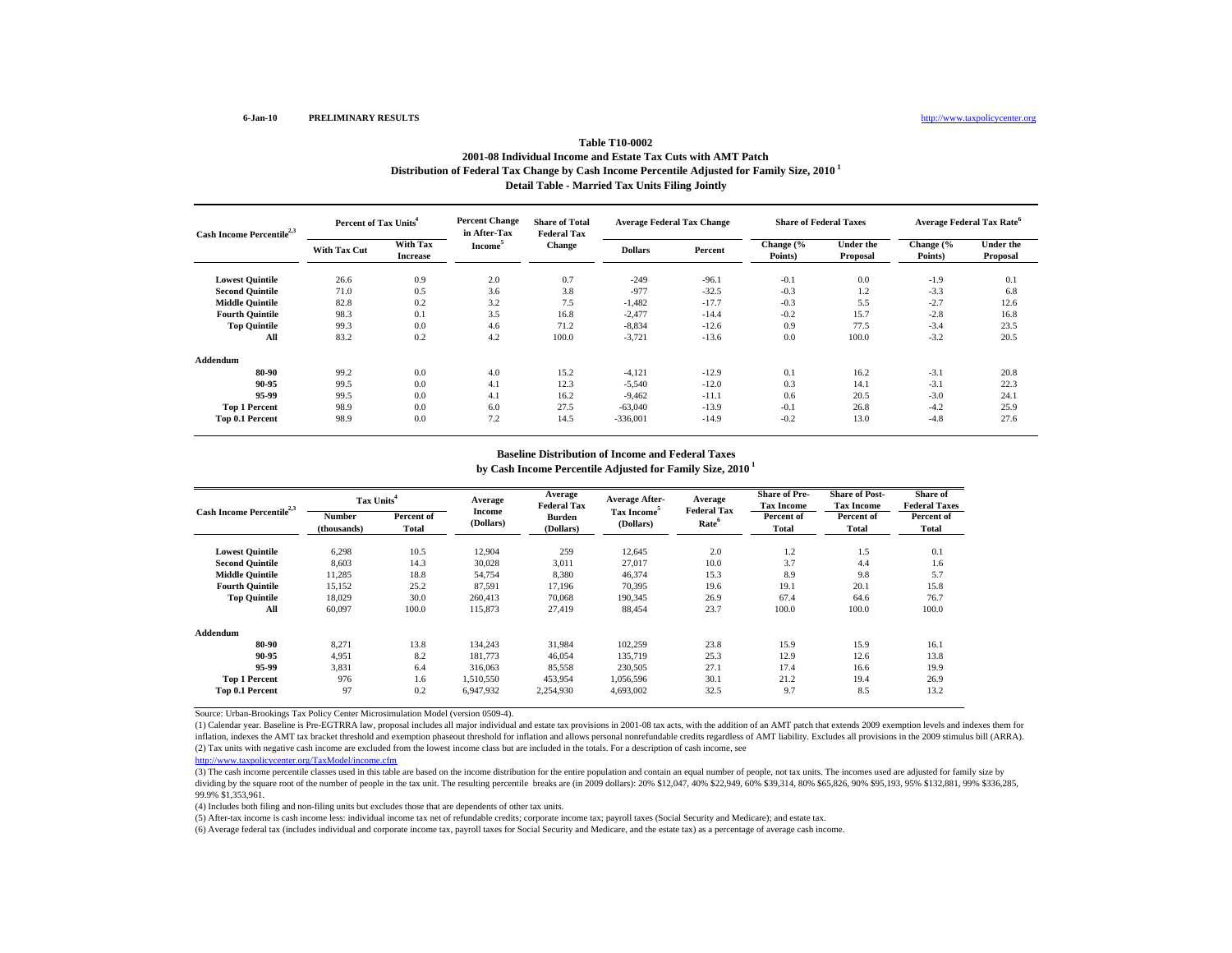### **Distribution of Federal Tax Change by Cash Income Percentile Adjusted for Family Size, 2010 1 Detail Table - Head of Household Tax Units Table T10-00022001-08 Individual Income and Estate Tax Cuts with AMT Patch**

| Cash Income Percentile <sup>2,3</sup> | Percent of Tax Units <sup>4</sup> |                                    | <b>Percent Change</b><br>in After-Tax | <b>Share of Total</b><br><b>Federal Tax</b> | <b>Average Federal Tax Change</b> |         | <b>Share of Federal Taxes</b> |                              | Average Federal Tax Rate <sup>6</sup> |                              |
|---------------------------------------|-----------------------------------|------------------------------------|---------------------------------------|---------------------------------------------|-----------------------------------|---------|-------------------------------|------------------------------|---------------------------------------|------------------------------|
|                                       | <b>With Tax Cut</b>               | <b>With Tax</b><br><b>Increase</b> | Income <sup>3</sup>                   | Change                                      | <b>Dollars</b>                    | Percent | Change (%<br>Points)          | <b>Under the</b><br>Proposal | Change (%<br>Points)                  | <b>Under the</b><br>Proposal |
| <b>Lowest Quintile</b>                | 24.3                              | 0.3                                | 1.0                                   | 4.4                                         | $-129$                            | 15.0    | $-1.9$                        | $-6.8$                       | $-1.1$                                | $-8.2$                       |
| <b>Second Quintile</b>                | 89.3                              | 0.3                                | 3.6                                   | 29.8                                        | $-921$                            | $-43.9$ | $-3.7$                        | 7.7                          | $-3.3$                                | 4.3                          |
| <b>Middle Quintile</b>                | 95.7                              | 0.1                                | 3.2                                   | 26.0                                        | $-1,205$                          | $-15.8$ | 0.4                           | 28.1                         | $-2.6$                                | 14.1                         |
| <b>Fourth Quintile</b>                | 99.1                              | 0.1                                | 2.9                                   | 19.4                                        | $-1,666$                          | $-10.8$ | 2.2                           | 32.5                         | $-2.3$                                | 19.0                         |
| <b>Top Quintile</b>                   | 98.5                              | 0.0                                | 3.4                                   | 20.5                                        | $-4,256$                          | $-9.8$  | 3.0                           | 38.4                         | $-2.5$                                | 23.1                         |
| All                                   | 70.8                              | 0.2                                | 3.0                                   | 100.0                                       | $-957$                            | $-16.9$ | 0.0                           | 100.0                        | $-2.5$                                | 12.5                         |
| Addendum                              |                                   |                                    |                                       |                                             |                                   |         |                               |                              |                                       |                              |
| 80-90                                 | 97.8                              | 0.0                                | 2.6                                   | 6.2                                         | $-2,037$                          | $-8.3$  | 1.3                           | 13.8                         | $-2.0$                                | 21.7                         |
| 90-95                                 | 99.7                              | 0.0                                | 2.8                                   | 3.1                                         | $-3,149$                          | $-8.1$  | 0.7                           | 7.2                          | $-2.1$                                | 23.8                         |
| 95-99                                 | 99.6                              | 0.0                                | 2.8                                   | 3.8                                         | $-5,712$                          | $-9.0$  | 0.7                           | 7.8                          | $-2.2$                                | 21.9                         |
| <b>Top 1 Percent</b>                  | 99.7                              | 0.0                                | 5.9                                   | 7.5                                         | $-50,620$                         | $-13.6$ | 0.4                           | 9.6                          | $-4.1$                                | 26.1                         |
| Top 0.1 Percent                       | 99.6                              | 0.0                                | 7.4                                   | 4.0                                         | $-290,780$                        | $-15.2$ | 0.1                           | 4.5                          | $-5.0$                                | 27.7                         |

#### **by Cash Income Percentile Adjusted for Family Size, 2010 1 Baseline Distribution of Income and Federal Taxes**

| Cash Income Percentile <sup>2,3</sup> |                              | Tax Units <sup>4</sup> |                            | Average<br><b>Federal Tax</b> | <b>Average After-</b>                | Average<br><b>Federal Tax</b> | <b>Share of Pre-</b><br><b>Tax Income</b> | <b>Share of Post-</b><br><b>Tax Income</b> | Share of<br><b>Federal Taxes</b> |
|---------------------------------------|------------------------------|------------------------|----------------------------|-------------------------------|--------------------------------------|-------------------------------|-------------------------------------------|--------------------------------------------|----------------------------------|
|                                       | <b>Number</b><br>(thousands) | Percent of<br>Total    | <b>Income</b><br>(Dollars) | <b>Burden</b><br>(Dollars)    | Tax Income <sup>5</sup><br>(Dollars) | Rate <sup>6</sup>             | Percent of<br><b>Total</b>                | Percent of<br>Total                        | Percent of<br>Total              |
| <b>Lowest Quintile</b>                | 7.663                        | 32.2                   | 12,034                     | $-859$                        | 12,893                               | $-7.1$                        | 10.3                                      | 13.0                                       | $-4.9$                           |
| <b>Second Ouintile</b>                | 7,353                        | 30.9                   | 27,649                     | 2.098                         | 25,551                               | 7.6                           | 22.7                                      | 24.7                                       | 11.4                             |
| <b>Middle Quintile</b>                | 4,898                        | 20.6                   | 45,701                     | 7.644                         | 38,057                               | 16.7                          | 25.0                                      | 24.5                                       | 27.8                             |
| <b>Fourth Ouintile</b>                | 2,645                        | 11.1                   | 72,314                     | 15,416                        | 56,897                               | 21.3                          | 21.4                                      | 19.8                                       | 30.2                             |
| <b>Top Quintile</b>                   | 1,095                        | 4.6                    | 170,177                    | 43,539                        | 126,638                              | 25.6                          | 20.8                                      | 18.2                                       | 35.4                             |
| All                                   | 23,770                       | 100.0                  | 37,673                     | 5,672                         | 32,001                               | 15.1                          | 100.0                                     | 100.0                                      | 100.0                            |
| <b>Addendum</b>                       |                              |                        |                            |                               |                                      |                               |                                           |                                            |                                  |
| 80-90                                 | 687                          | 2.9                    | 103,894                    | 24,597                        | 79,296                               | 23.7                          | 8.0                                       | 7.2                                        | 12.5                             |
| 90-95                                 | 224                          | 0.9                    | 151.119                    | 39,065                        | 112,055                              | 25.9                          | 3.8                                       | 3.3                                        | 6.5                              |
| 95-99                                 | 150                          | 0.6                    | 265,318                    | 63,723                        | 201,596                              | 24.0                          | 4.4                                       | 4.0                                        | 7.1                              |
| <b>Top 1 Percent</b>                  | 34                           | 0.1                    | 1,230,691                  | 371.464                       | 859,227                              | 30.2                          | 4.6                                       | 3.8                                        | 9.2                              |
| Top 0.1 Percent                       | 3                            | 0.0                    | 5,852,872                  | 1,911,074                     | 3,941,798                            | 32.7                          | 2.0                                       | 1.6                                        | 4.4                              |

Source: Urban-Brookings Tax Policy Center Microsimulation Model (version 0509-4).

(2) Tax units with negative cash income are excluded from the lowest income class but are included in the totals. For a description of cash income, see (1) Calendar year. Baseline is Pre-EGTRRA law, proposal includes all major individual and estate tax provisions in 2001-08 tax acts, with the addition of an AMT patch that extends 2009 exemption levels and indexes them for inflation, indexes the AMT tax bracket threshold and exemption phaseout threshold for inflation and allows personal nonrefundable credits regardless of AMT liability. Excludes all provisions in the 2009 stimulus bill (ARRA).

http://www.taxpolicycenter.org/TaxModel/income.cfm

(3) The cash income percentile classes used in this table are based on the income distribution for the entire population and contain an equal number of people, not tax units. The incomes used are adjusted for family size b dividing by the square root of the number of people in the tax unit. The resulting percentile breaks are (in 2009 dollars): 20% \$12,047, 40% \$22,949, 60% \$39,314, 80% \$65,826, 90% \$95,193, 95% \$132,881, 99% \$336,285, 99.9% \$1,353,961.

(4) Includes both filing and non-filing units but excludes those that are dependents of other tax units.

(5) After-tax income is cash income less: individual income tax net of refundable credits; corporate income tax; payroll taxes (Social Security and Medicare); and estate tax.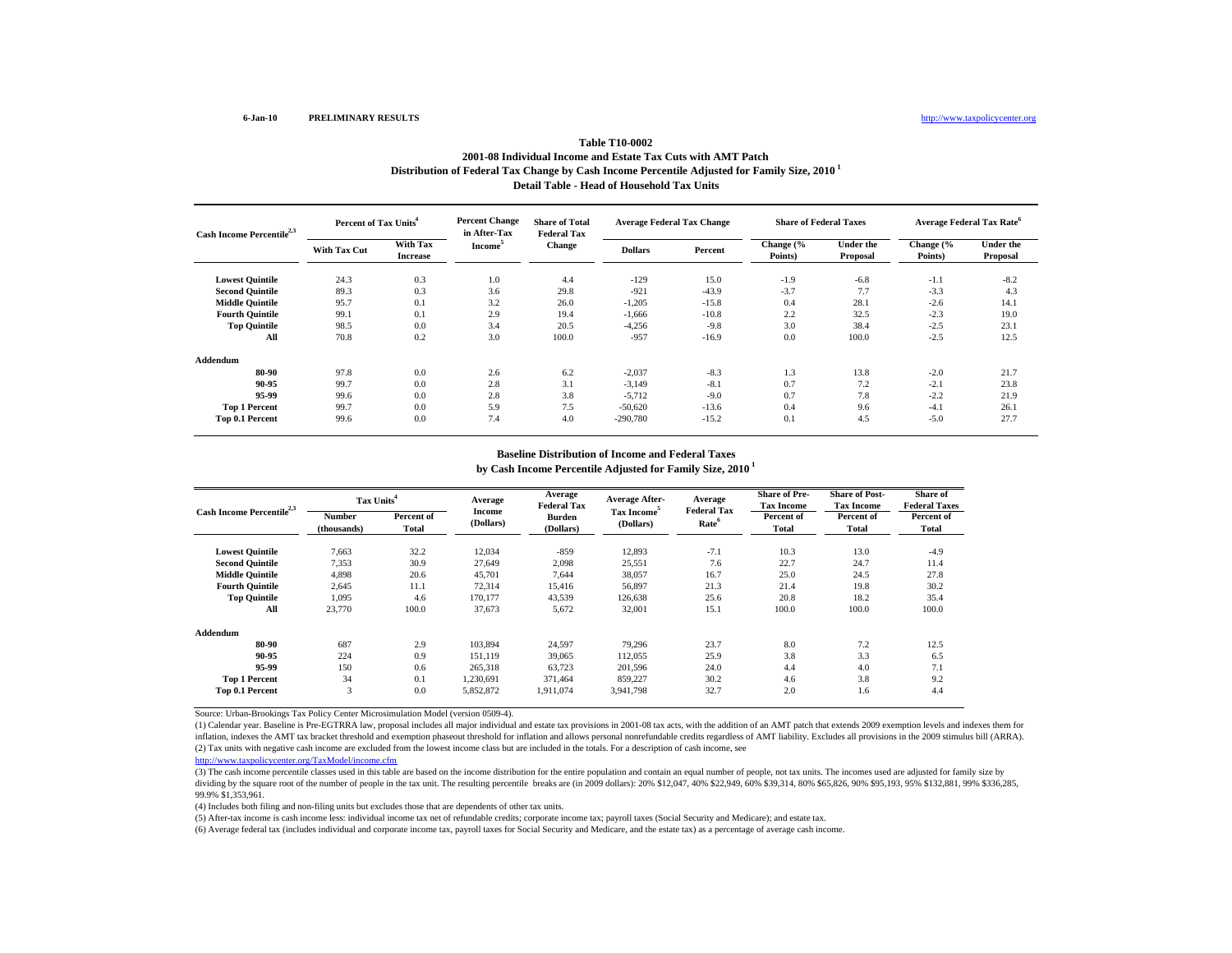### **Distribution of Federal Tax Change by Cash Income Percentile Adjusted for Family Size, 2010 1 Detail Table - Tax Units with ChildrenTable T10-00022001-08 Individual Income and Estate Tax Cuts with AMT Patch**

| Cash Income Percentile <sup>2,3</sup> | Percent of Tax Units <sup>4</sup> |                             | <b>Percent Change</b><br>in After-Tax | <b>Share of Total</b><br><b>Federal Tax</b> | <b>Average Federal Tax Change</b> |         | <b>Share of Federal Taxes</b> |                              | Average Federal Tax Rate <sup>6</sup> |                              |
|---------------------------------------|-----------------------------------|-----------------------------|---------------------------------------|---------------------------------------------|-----------------------------------|---------|-------------------------------|------------------------------|---------------------------------------|------------------------------|
|                                       | With Tax Cut                      | With Tax<br><b>Increase</b> | Income <sup>5</sup>                   | <b>Change</b>                               | <b>Dollars</b>                    | Percent | Change (%<br>Points)          | <b>Under the</b><br>Proposal | Change (%<br>Points)                  | <b>Under the</b><br>Proposal |
| <b>Lowest Quintile</b>                | 32.2                              | 0.9                         | 1.8                                   | 1.7                                         | $-252$                            | 23.6    | $-0.5$                        | $-1.6$                       | $-1.9$                                | $-10.1$                      |
| <b>Second Quintile</b>                | 94.4                              | 0.3                         | 4.7                                   | 9.3                                         | $-1,353$                          | $-51.4$ | $-1.2$                        | 1.6                          | $-4.3$                                | 4.1                          |
| <b>Middle Quintile</b>                | 98.1                              | 0.1                         | 4.0                                   | 12.8                                        | $-1,882$                          | $-18.7$ | $-0.4$                        | 9.8                          | $-3.3$                                | 14.4                         |
| <b>Fourth Quintile</b>                | 99.5                              | 0.1                         | 4.4                                   | 21.2                                        | $-3,226$                          | $-15.7$ | $-0.2$                        | 20.1                         | $-3.4$                                | 18.3                         |
| <b>Top Quintile</b>                   | 99.8                              | 0.0                         | 4.8                                   | 55.0                                        | $-9,697$                          | $-12.2$ | 2.3                           | 70.0                         | $-3.4$                                | 24.7                         |
| All                                   | 83.8                              | 0.3                         | 4.5                                   | 100.0                                       | $-3,041$                          | $-15.0$ | 0.0                           | 100.0                        | $-3.4$                                | 19.5                         |
| Addendum                              |                                   |                             |                                       |                                             |                                   |         |                               |                              |                                       |                              |
| 80-90                                 | 99.9                              | 0.0                         | 4.3                                   | 14.7                                        | $-4,983$                          | $-12.6$ | 0.5                           | 18.0                         | $-3.2$                                | 22.2                         |
| 90-95                                 | 99.8                              | 0.0                         | 4.2                                   | 9.2                                         | $-6,355$                          | $-11.9$ | 0.4                           | 12.1                         | $-3.1$                                | 23.1                         |
| 95-99                                 | 99.7                              | 0.0                         | 3.9                                   | 11.1                                        | $-10,794$                         | $-9.9$  | 1.0                           | 17.8                         | $-2.8$                                | 25.6                         |
| <b>Top 1 Percent</b>                  | 99.3                              | 0.1                         | 6.5                                   | 20.0                                        | $-78,551$                         | $-13.8$ | 0.3                           | 22.2                         | $-4.4$                                | 27.6                         |
| Top 0.1 Percent                       | 99.6                              | 0.0                         | 7.2                                   | 10.2                                        | $-401,279$                        | $-14.3$ | 0.1                           | 10.7                         | $-4.8$                                | 28.7                         |

# **Baseline Distribution of Income and Federal Taxes**

**by Cash Income Percentile Adjusted for Family Size, 2010 <sup>1</sup>**

| Cash Income Percentile <sup>2,3</sup> | Tax Units <sup>4</sup> |                     | Average                    | Average<br><b>Federal Tax</b> | <b>Average After-</b>                | Average                                 | <b>Share of Pre-</b><br><b>Tax Income</b> | <b>Share of Post-</b><br><b>Tax Income</b> | Share of<br><b>Federal Taxes</b> |
|---------------------------------------|------------------------|---------------------|----------------------------|-------------------------------|--------------------------------------|-----------------------------------------|-------------------------------------------|--------------------------------------------|----------------------------------|
|                                       | Number<br>(thousands)  | Percent of<br>Total | <b>Income</b><br>(Dollars) | Burden<br>(Dollars)           | Tax Income <sup>5</sup><br>(Dollars) | <b>Federal Tax</b><br>Rate <sup>6</sup> | Percent of<br>Total                       | Percent of<br>Total                        | Percent of<br>Total              |
| <b>Lowest Quintile</b>                | 9,976                  | 20.6                | 13,091                     | $-1,064$                      | 14,155                               | $-8.1$                                  | 3.0                                       | 4.3                                        | $-1.1$                           |
| <b>Second Quintile</b>                | 10,127                 | 20.9                | 31,283                     | 2,631                         | 28,653                               | 8.4                                     | 7.4                                       | 8.8                                        | 2.7                              |
| <b>Middle Ouintile</b>                | 10.010                 | 20.6                | 57,142                     | 10,083                        | 47.059                               | 17.7                                    | 13.3                                      | 14.2                                       | 10.3                             |
| <b>Fourth Ouintile</b>                | 9.708                  | 20.0                | 94.671                     | 20,514                        | 74.157                               | 21.7                                    | 21.4                                      | 21.7                                       | 20.3                             |
| <b>Top Quintile</b>                   | 8,363                  | 17.2                | 282,936                    | 79,637                        | 203,299                              | 28.2                                    | 55.1                                      | 51.3                                       | 67.7                             |
| All                                   | 48,527                 | 100.0               | 88,512                     | 20,260                        | 68,252                               | 22.9                                    | 100.0                                     | 100.0                                      | 100.0                            |
| Addendum                              |                        |                     |                            |                               |                                      |                                         |                                           |                                            |                                  |
| 80-90                                 | 4,339                  | 8.9                 | 155,933                    | 39,596                        | 116,337                              | 25.4                                    | 15.8                                      | 15.2                                       | 17.5                             |
| 90-95                                 | 2,136                  | 4.4                 | 204.142                    | 53,525                        | 150,617                              | 26.2                                    | 10.2                                      | 9.7                                        | 11.6                             |
| 95-99                                 | 1.512                  | 3.1                 | 384,102                    | 109,013                       | 275,089                              | 28.4                                    | 13.5                                      | 12.6                                       | 16.8                             |
| <b>Top 1 Percent</b>                  | 377                    | 0.8                 | 1,786,692                  | 571,045                       | 1,215,648                            | 32.0                                    | 15.7                                      | 13.8                                       | 21.9                             |
| <b>Top 0.1 Percent</b>                | 37                     | 0.1                 | 8,353,518                  | 2,798,888                     | 5,554,630                            | 33.5                                    | 7.3                                       | 6.3                                        | 10.7                             |

Source: Urban-Brookings Tax Policy Center Microsimulation Model (version 0509-4).

Note: Tax units with children are those claiming an exemption for children at home or away from home.

(2) Tax units with negative cash income are excluded from the lowest income class but are included in the totals. For a description of cash income, see (1) Calendar year. Baseline is Pre-EGTRRA law, proposal includes all major individual and estate tax provisions in 2001-08 tax acts, with the addition of an AMT patch that extends 2009 exemption levels and indexes them for inflation, indexes the AMT tax bracket threshold and exemption phaseout threshold for inflation and allows personal nonrefundable credits regardless of AMT liability. Excludes all provisions in the 2009 stimulus bill (ARRA).

http://www.taxpolicycenter.org/TaxModel/income.cfm

(3) The cash income percentile classes used in this table are based on the income distribution for the entire population and contain an equal number of people, not tax units. The incomes used are adjusted for family size b by the square root of the number of people in the tax unit. The resulting percentile breaks are (in 2009 dollars): 20% \$12,047, 40% \$22,949, 60% \$39,314, 80% \$65,826, 90% \$95,193, 95% \$132,881, 99% \$336,285, 99.9% \$1,353,961.

(4) Includes both filing and non-filing units but excludes those that are dependents of other tax units.

(5) After-tax income is cash income less: individual income tax net of refundable credits; corporate income tax; payroll taxes (Social Security and Medicare); and estate tax.